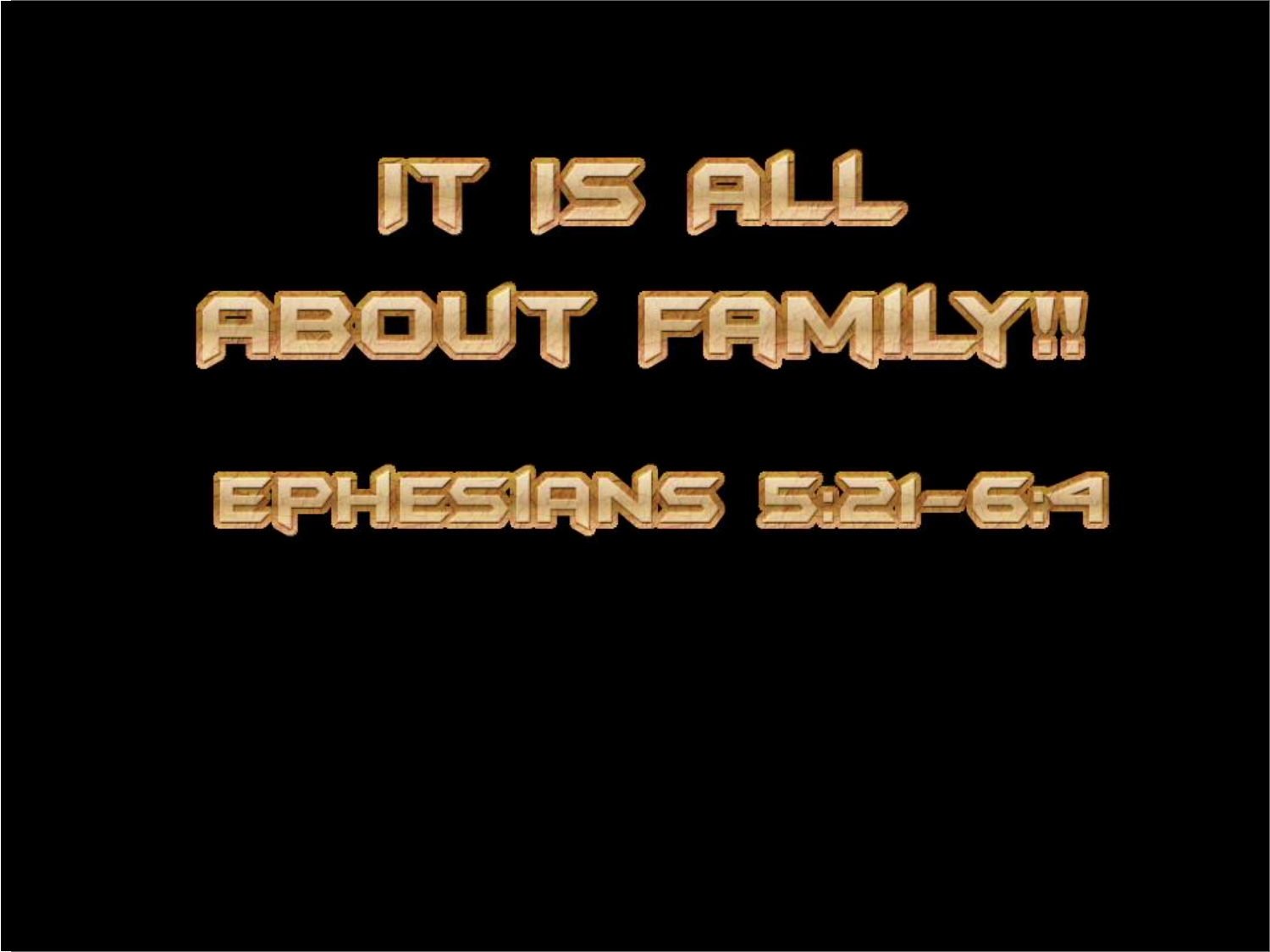#### **Ephesians 5:21-6:4**

- **21 Submitting yourselves one to another in the fear of God.**
- **22 Wives, submit yourselves unto your own husbands, as unto the Lord.**
- **23 For the husband is the head of the wife, even as Christ is the head of the church: and he is the saviour of the body.**
- **24 Therefore as the church is subject unto Christ, so let the wives be to their own husbands in every thing. 25 Husbands, love your wives, even as Christ also loved the church, and gave himself for it;**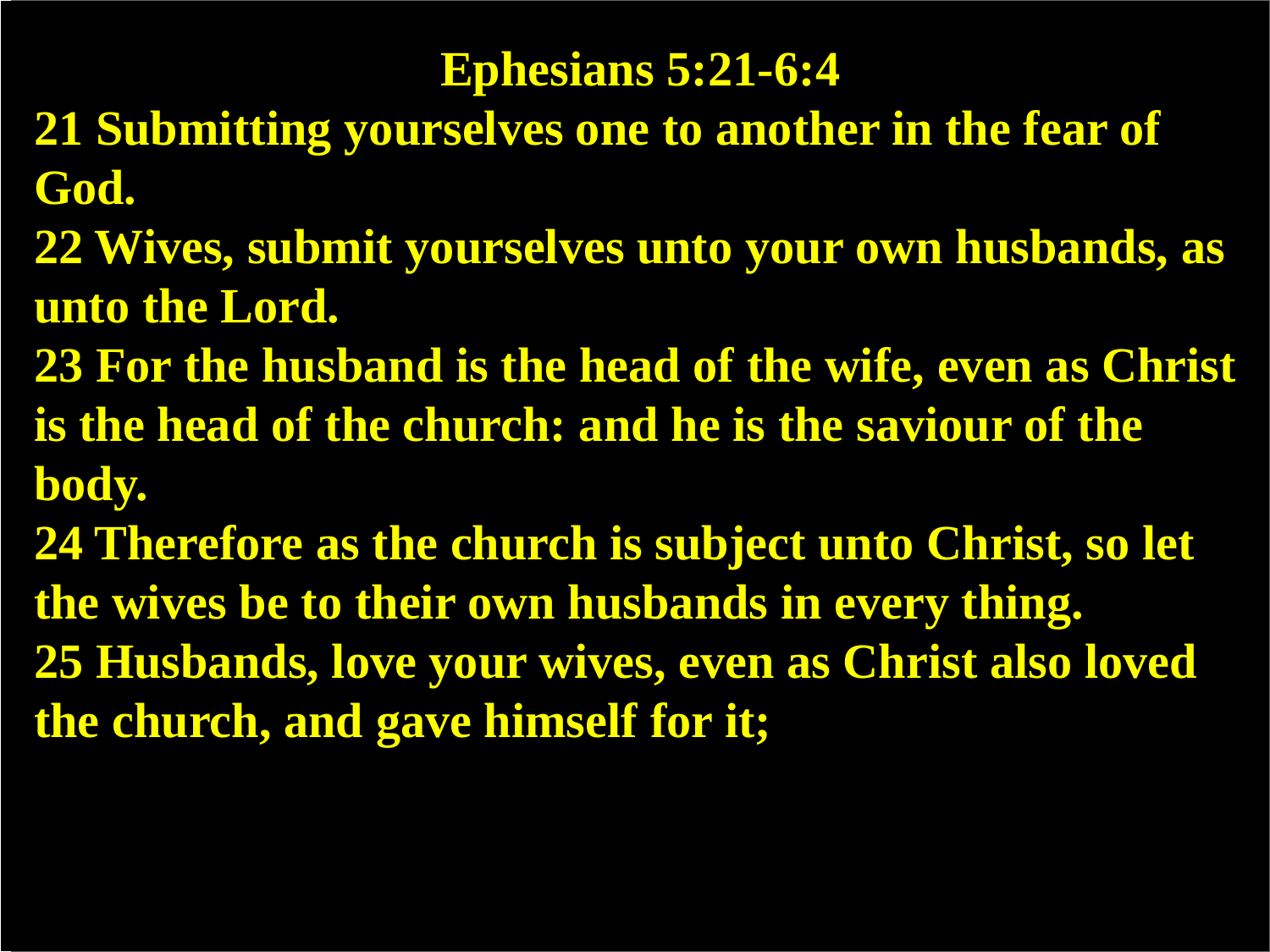# **Ephesians 5:21-6:4 - continued 26 That he might sanctify and cleanse it with the washing of water by the word, 27 That he might present it to himself a glorious church, not having spot, or wrinkle, or any such thing; but that it should be holy and without blemish. 28 So ought men to love their wives as their own bodies. He that loveth his wife loveth himself. 29 For no man ever yet hated his own flesh; but nourisheth and cherisheth it, even as the Lord the church: 30 For we are members of his body, of his flesh, and of his bones.**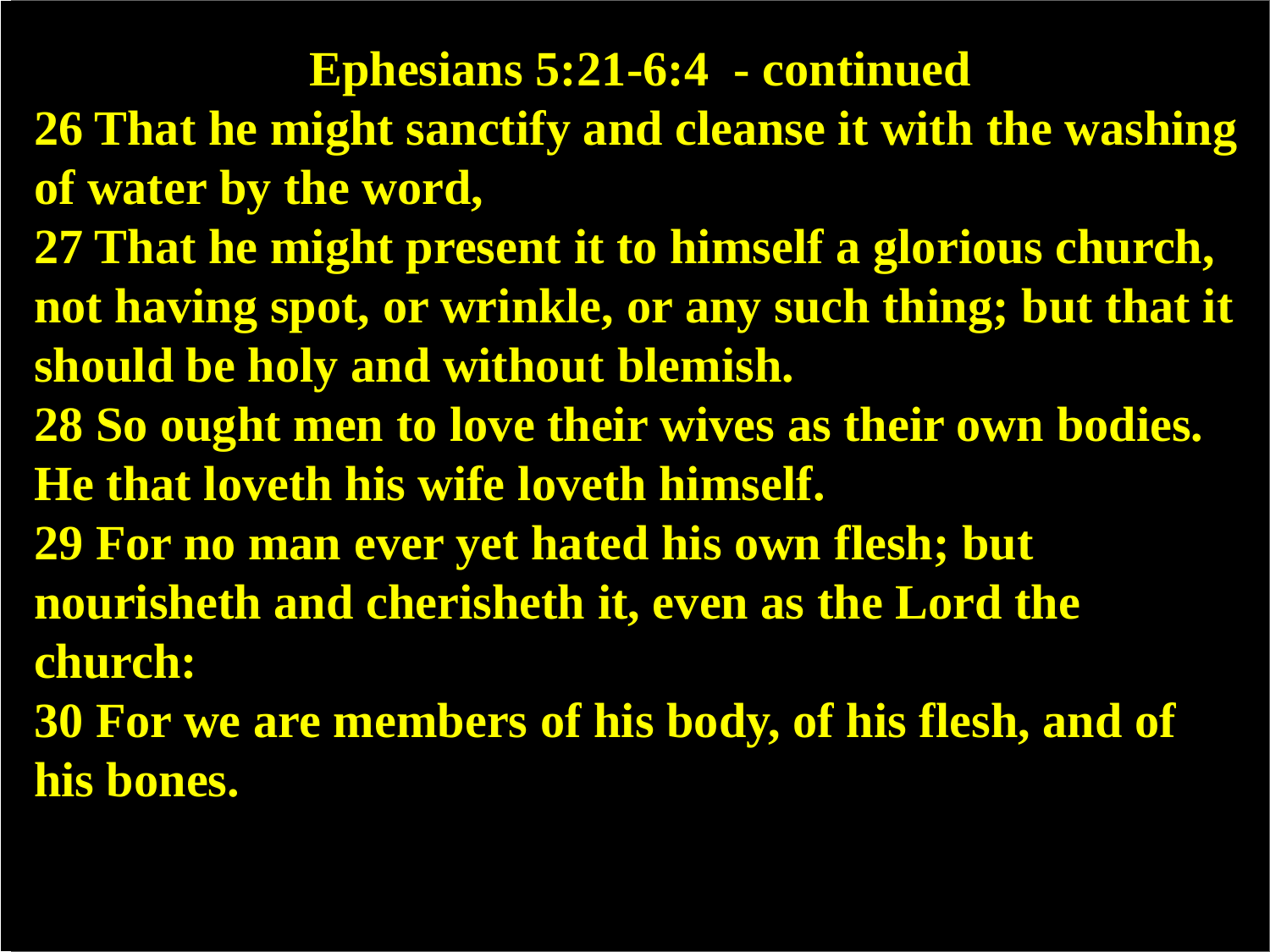#### **Ephesians 5:21-6:4 - continued**

- **31 For this cause shall a man leave his father and mother, and shall be joined unto his wife, and they two shall be one flesh.**
- **32 This is a great mystery: but I speak concerning Christ and the church.**
- **33 Nevertheless let every one of you in particular so love his wife even as himself; and the wife see that she reverence her husband.**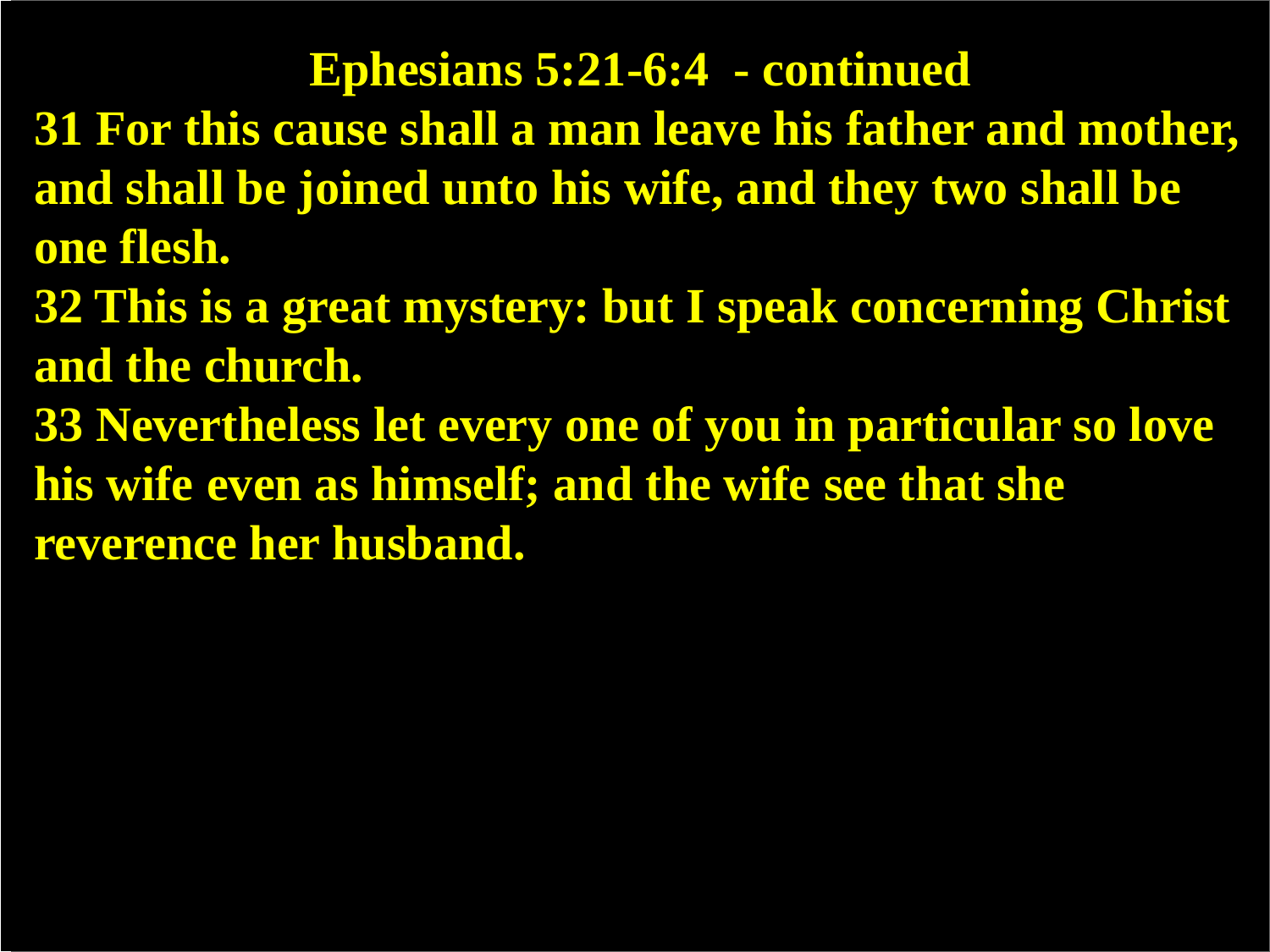#### **Ephesians 5:21-6:4 - continued**

- **1 Children, obey your parents in the Lord: for this is right.**
- **2 Honour thy father and mother; which is the first commandment with promise;**
- **3 That it may be well with thee, and thou mayest live long on the earth.**
- **4 And, ye fathers, provoke not your children to wrath: but bring them up in the nurture and admonition of the Lord.**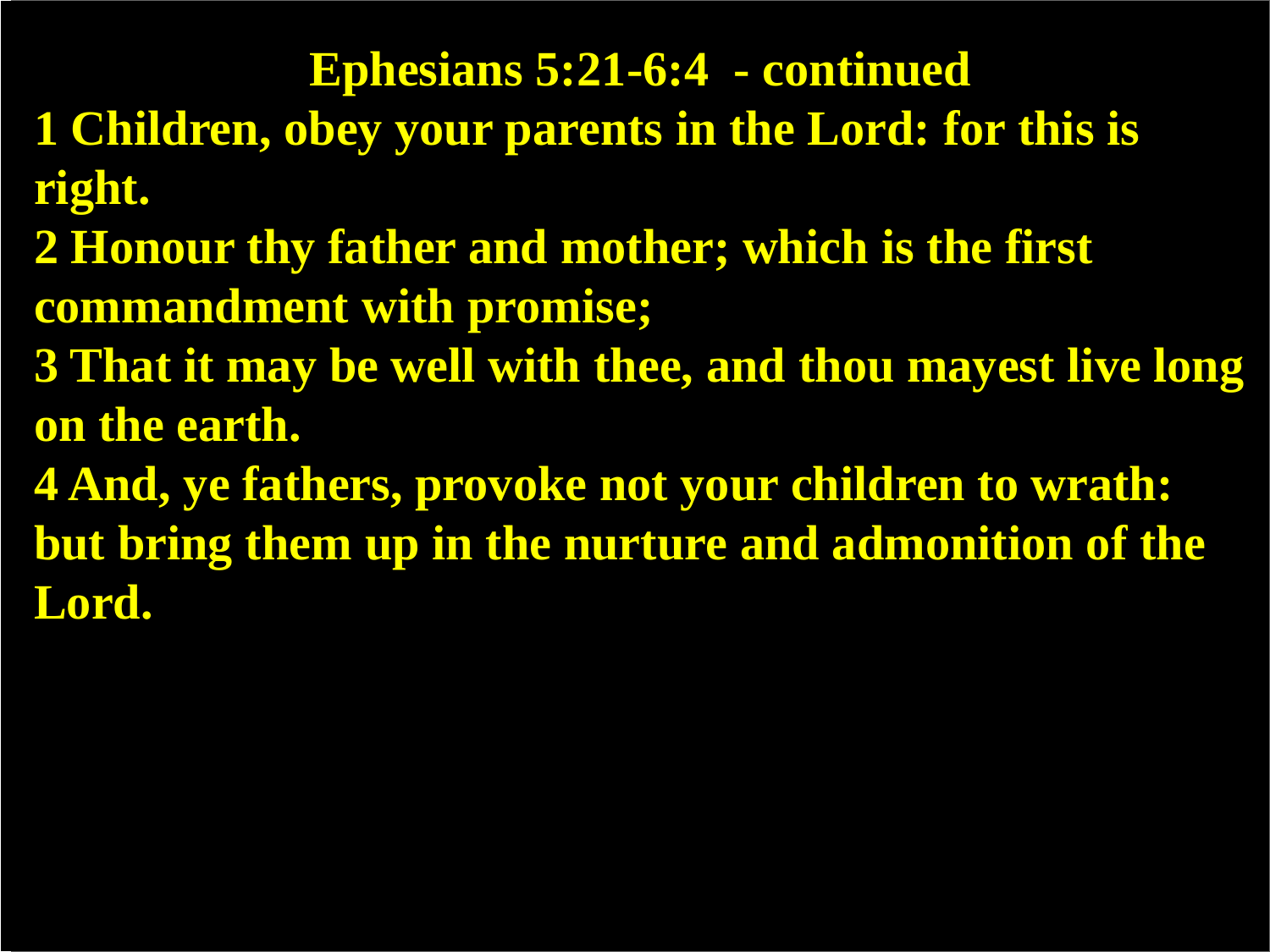**A. Family relationships need to have Christ in consideration**

- **1. God's design for relationships**
	- **a. Intimate relationship Father, Son, and Holy Ghost b. God is love and that love is shown**
- **2. God's relationship is extended to us to extend to others**
	- **a. We are most like God when we give love to others**
	- **b. Our relationships need to imitate God in walk, in service, and to encourage others**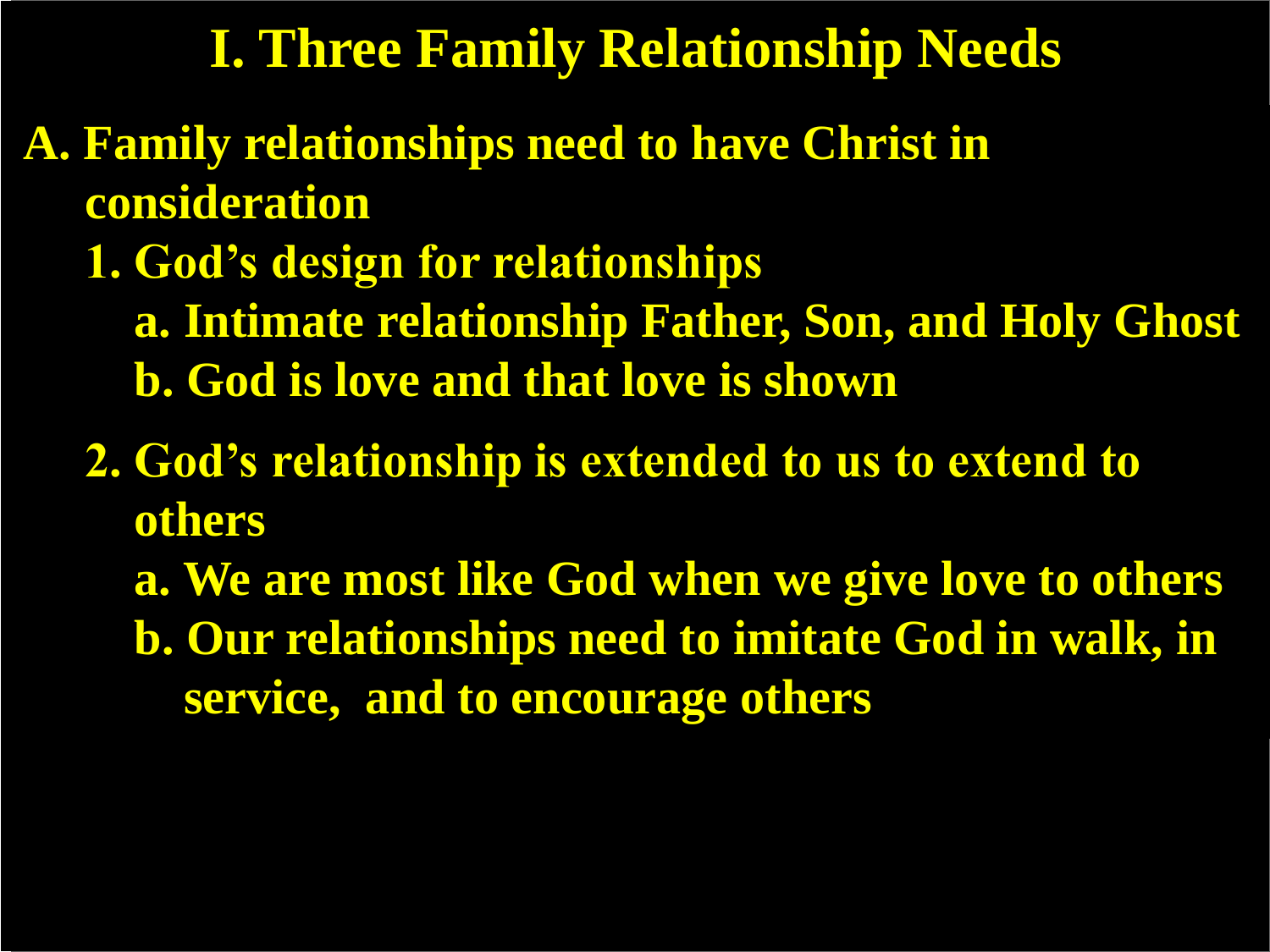**B. Family relationships need to reflect the character of Christ** 

 **Forgiving Real Imparts Truth Embracing Not Selfish Dedicated**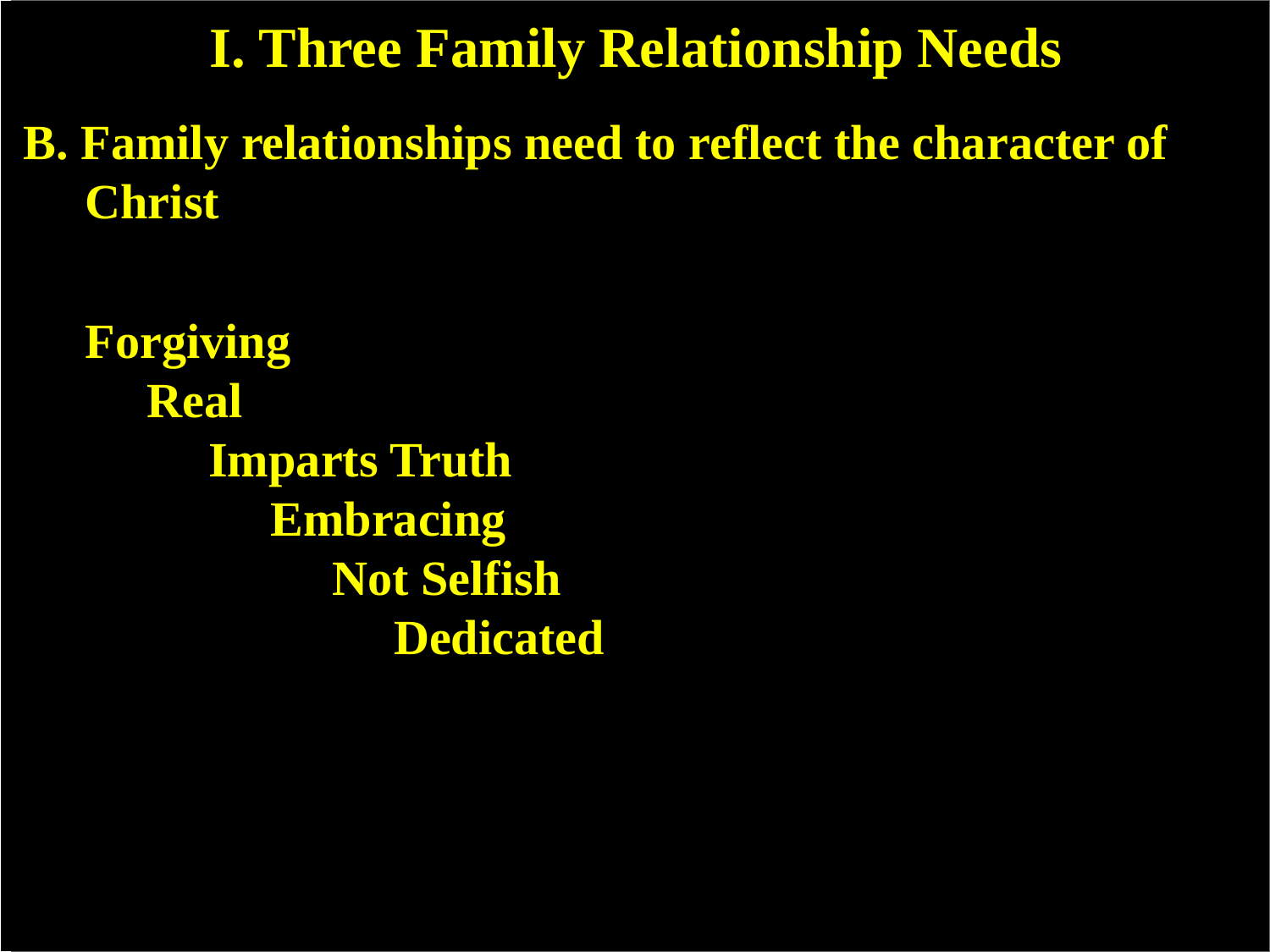**C. Family relationships need to seek the consequences of following Christ (6:3)**

 **1. Abundant life**

**John 10:10b - … I am come that they might have life, and that they might have it more abundantly.**

- **2. Unspeakable joy**
- **1 Peter 1:8**

**Whom having not seen, ye love; in whom, though now ye see him not, yet believing, ye rejoice with joy unspeakable and full of glory:**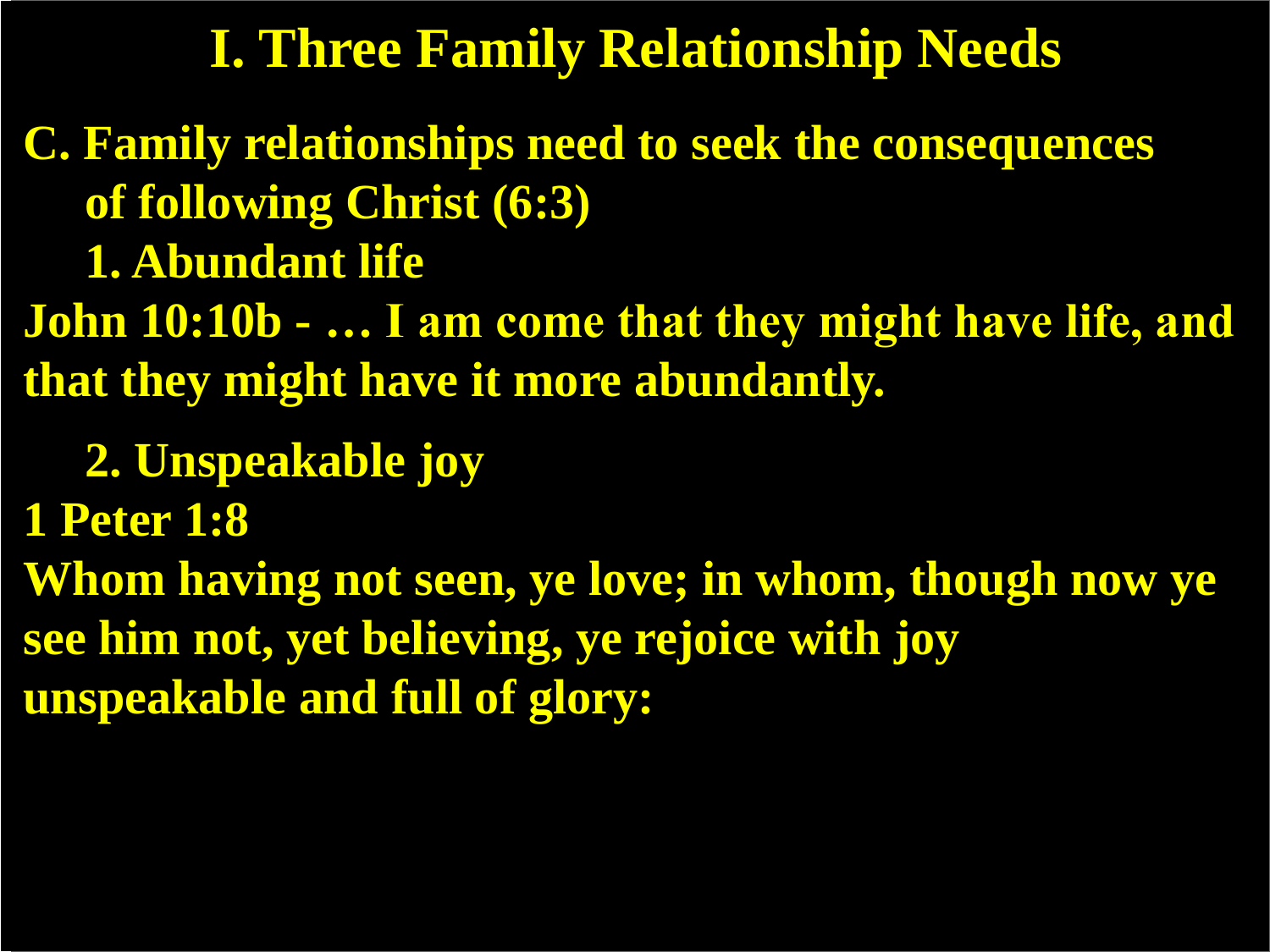**C. Family relationships need to seek the consequences of following Christ (6:3) - continued 3. Unbelievable peace Philippians 4:7 And the peace of God, which passeth all understanding, shall keep your hearts and minds through Christ Jesus.**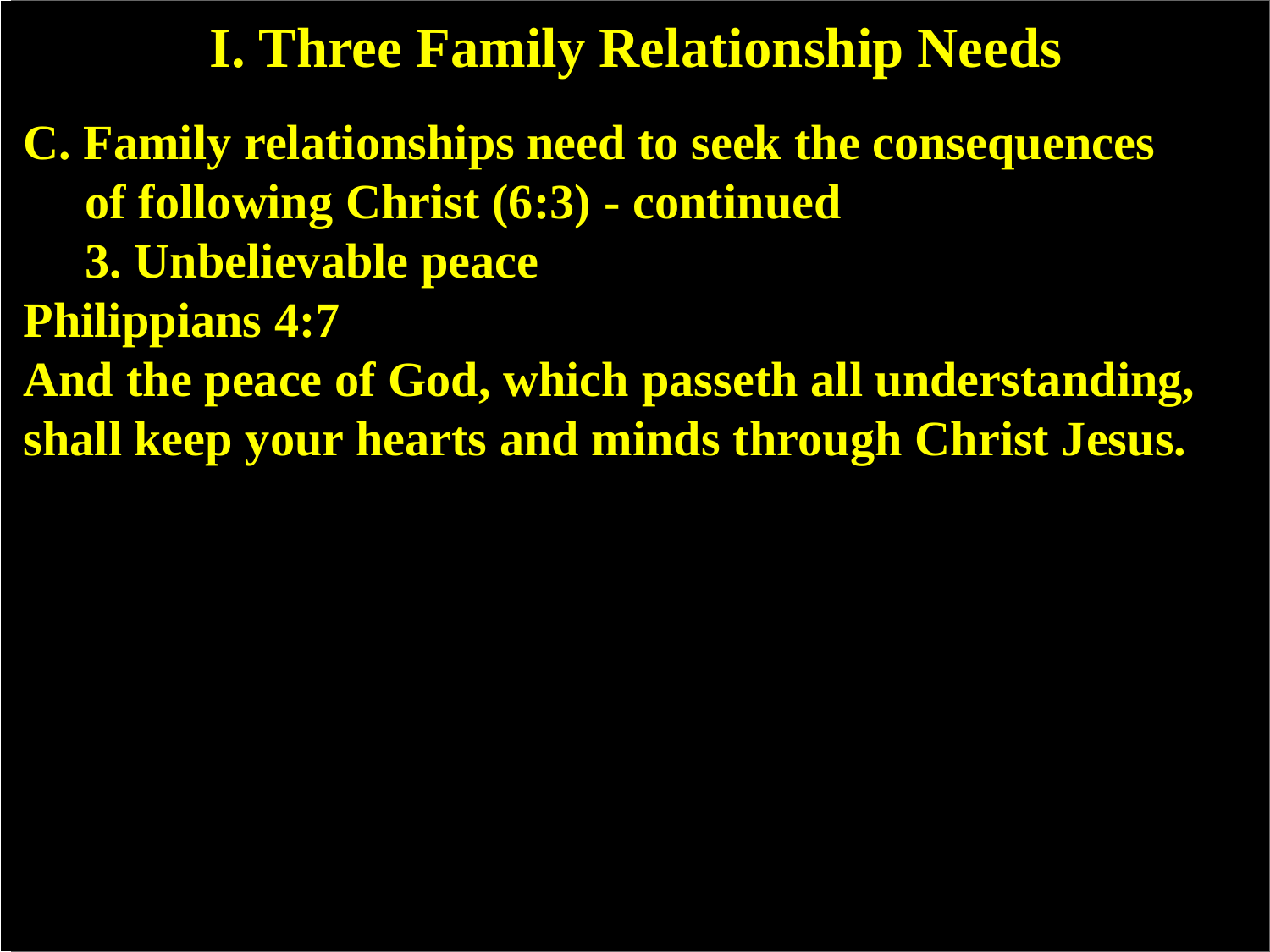**A. Forgiving 1. Families will fail without forgiveness 2. Find the humility to say "I'm sorry" and "I forgive you" 3. If you want God's forgiveness you need to forgive Matthew 6:14-15 14 For if ye forgive men their trespasses, your heavenly Father will also forgive you: 15 But if ye forgive not men their trespasses, neither will your Father forgive your trespasses.**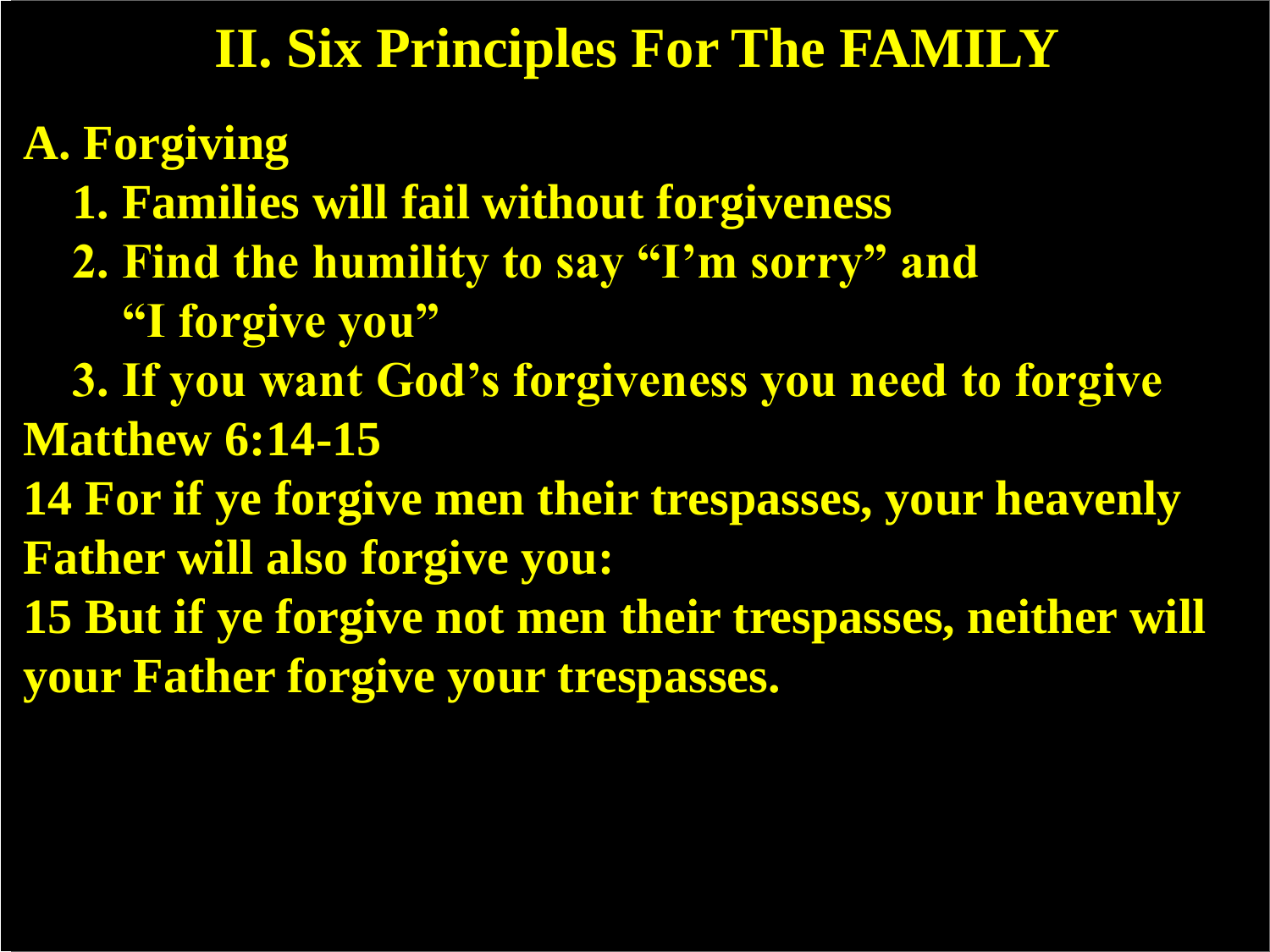# **B. Authentic**

- **1. No one knows you better than your mom**
- **2. Very little can be hidden within the family for long**
- **3. Our hearts–our real identity will be uncovered within our family.**
- **Luke 8:17-18**
- **17** For nothing is secret, that shall not be made manifest; **neither any thing hid, that shall not be known and come abroad.**
- **18 Take heed therefore how ye hear: for whosoever hath, to him shall be given; and whosoever hath not, from him shall be taken even that which he seemeth to have.**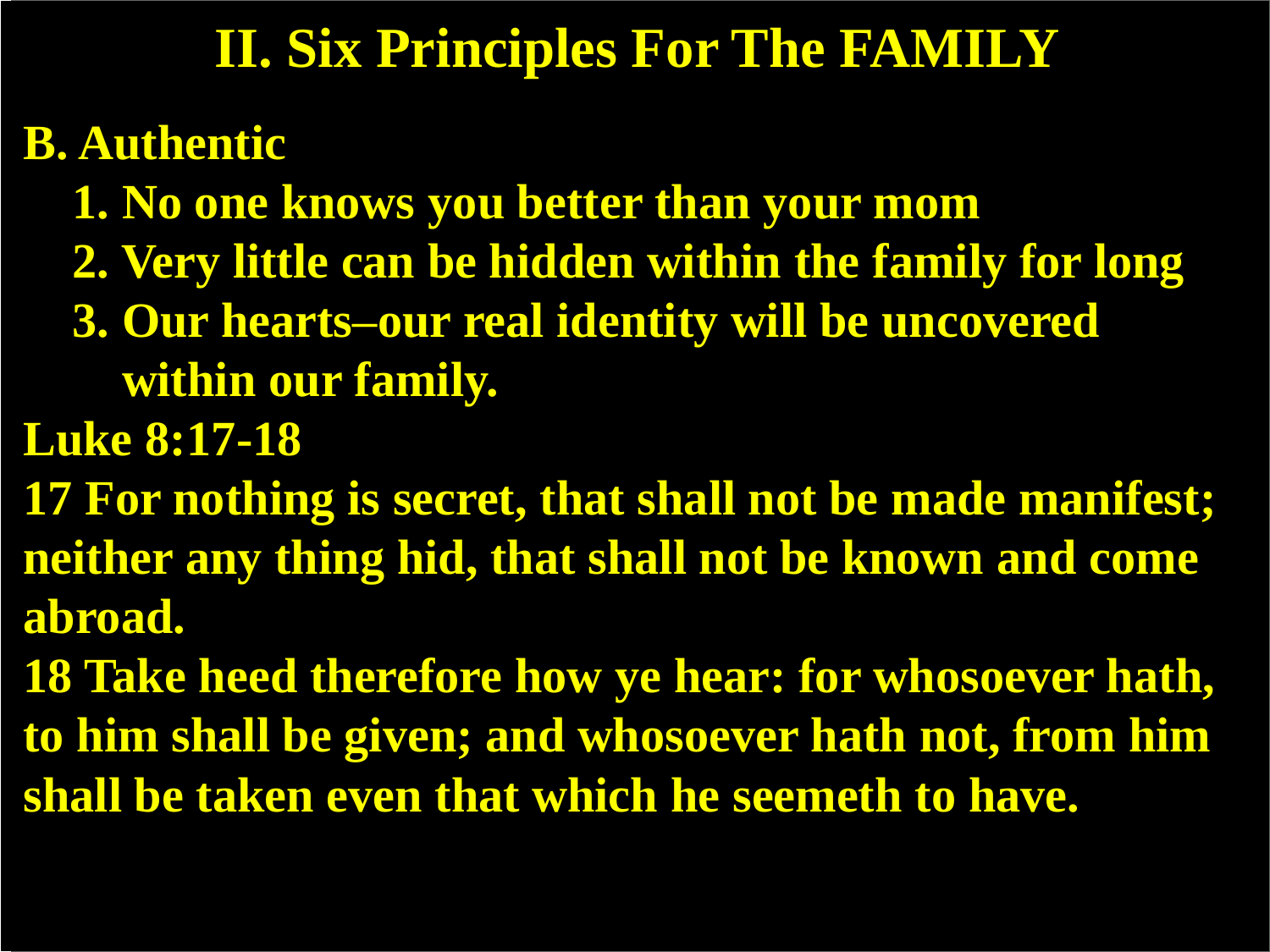- **C. Meaningful actions**
	- **1. That restores**
- **Luke 15:20-21**
- **20 And he arose, and came to his father. But when he was yet a great way off, his father saw him, and had compassion, and ran, and fell on his neck, and kissed him.**
- **21 And the son said unto him, Father, I have sinned against heaven, and in thy sight, and am no more worthy to be called thy son.**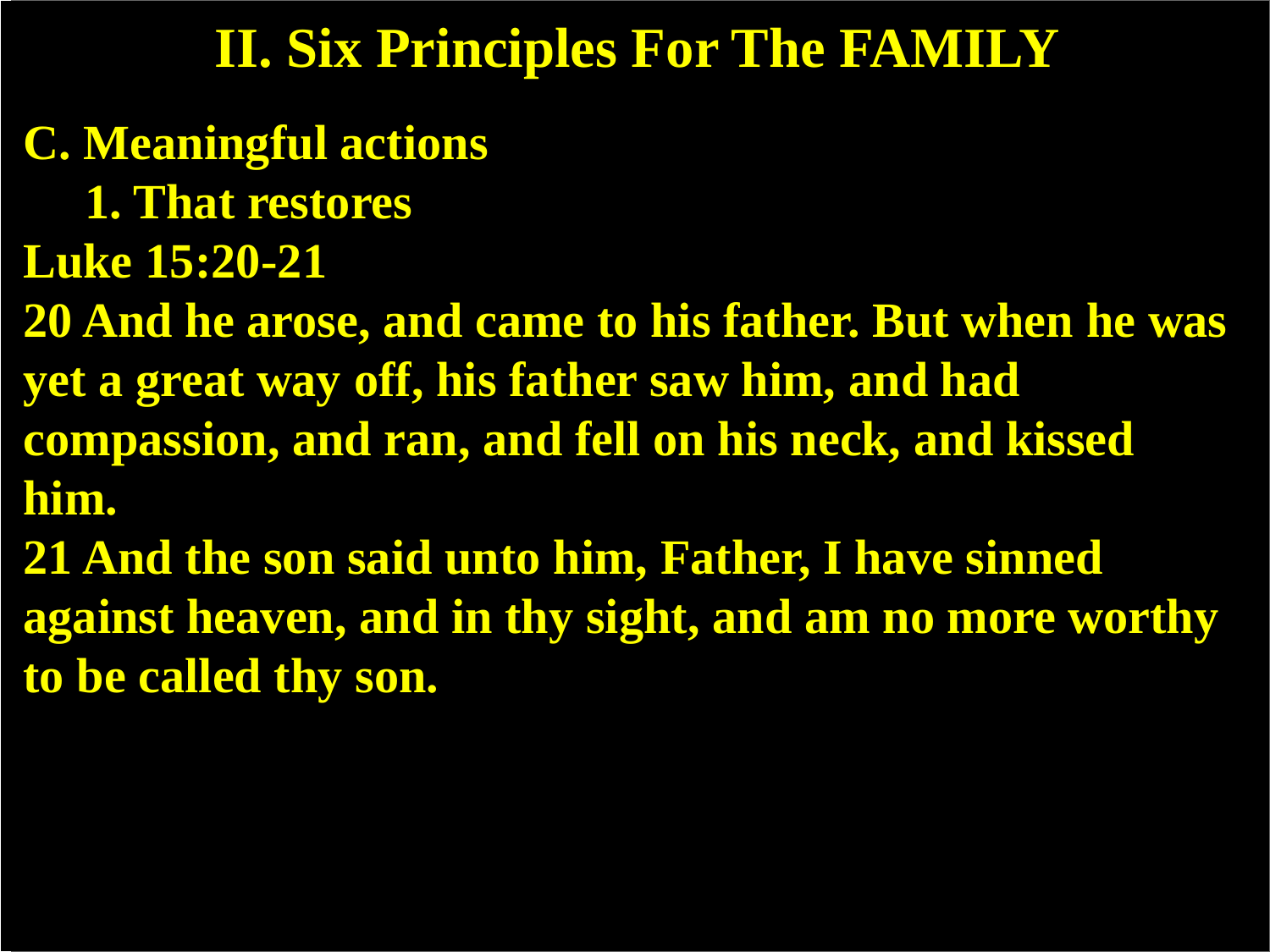#### **C. Meaningful actions - continued 2. That rejoices**

- **Luke 15:22-24**
- **22 But the father said to his servants, Bring forth the best robe, and put it on him; and put a ring on his hand, and shoes on his feet:**
- **23 And bring hither the fatted calf, and kill it; and let us eat, and be merry:**
- **24 For this my son was dead, and is alive again; he was lost, and is found. And they began to be merry.**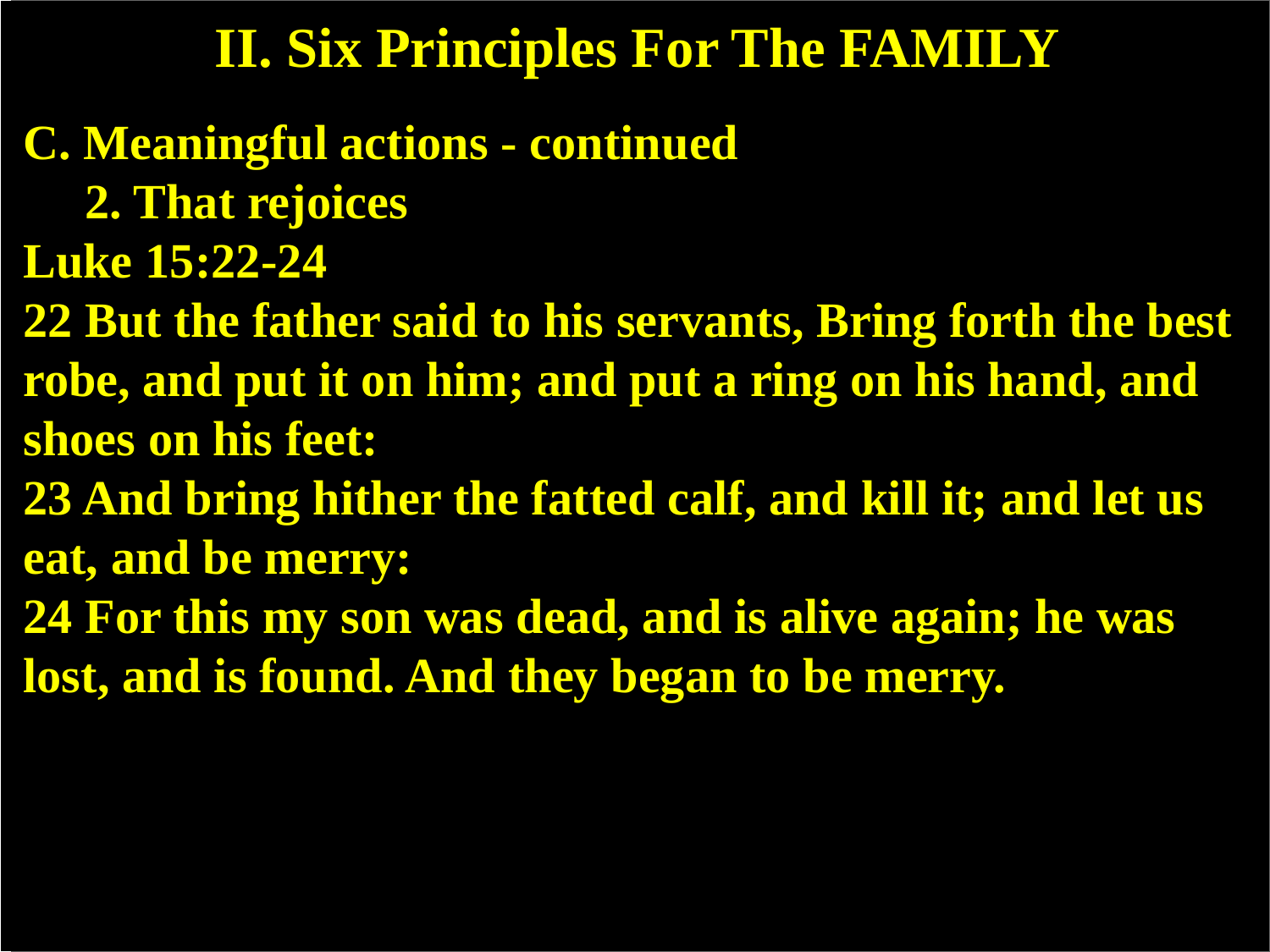# **C. Meaningful actions - continued 3. That responds Luke 15:28-30 28 And he was angry, and would not go in: therefore came his father out, and intreated him. 29 And he answering said to his father, Lo, these many years do I serve thee, neither transgressed I at any time thy commandment: and yet thou never gavest me a kid, that I might make merry with my friends: 30 But as soon as this thy son was come, which hath devoured thy living with harlots, thou hast killed for him the fatted calf.**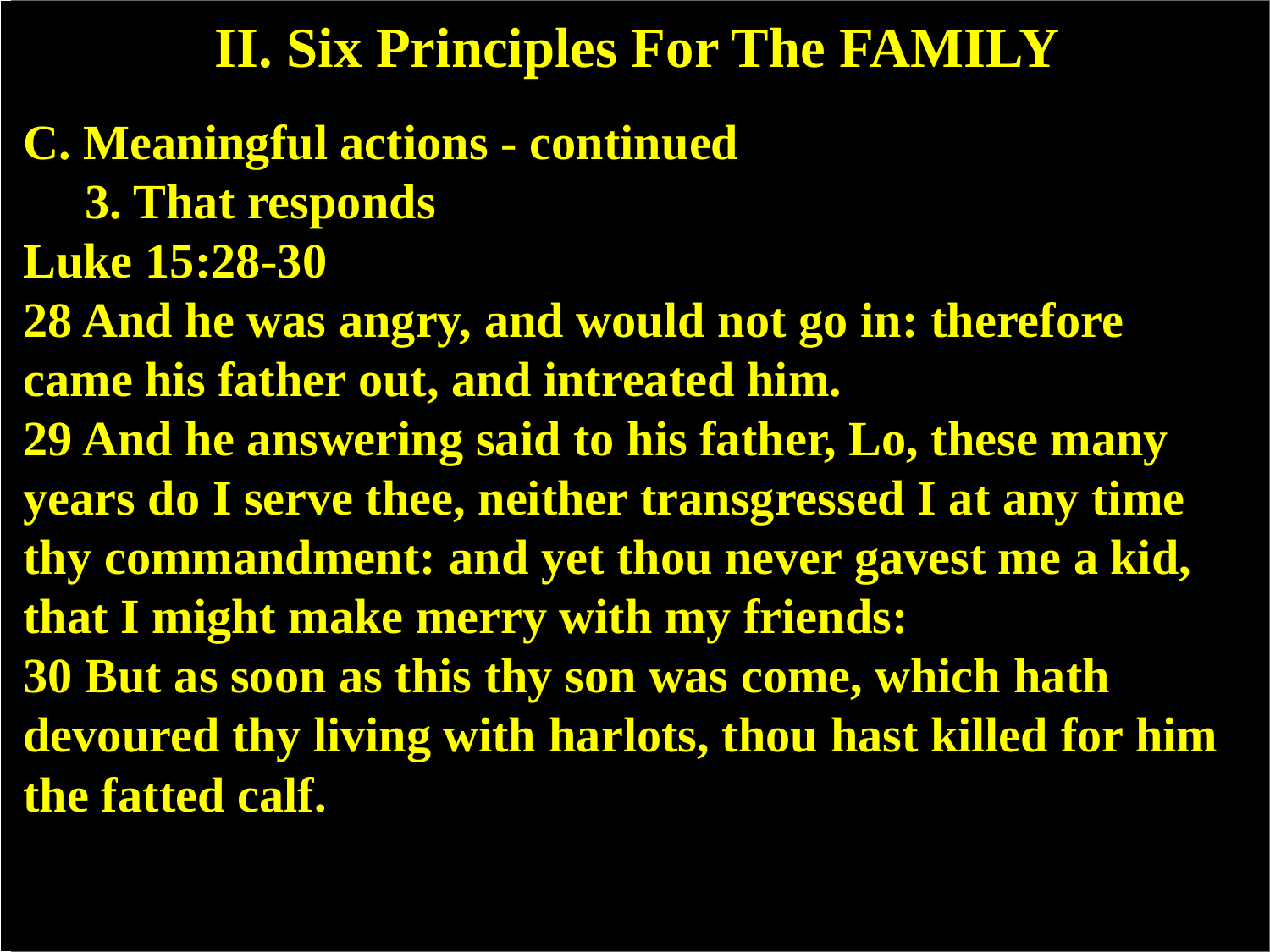**C. Meaningful actions - continued 4. That reassures Luke 15:31-32 31 And he said unto him, Son, thou art ever with me, and all that I have is thine. 32 It was meet that we should make merry, and be glad: for this thy brother was dead, and is alive again; and was lost, and is found.**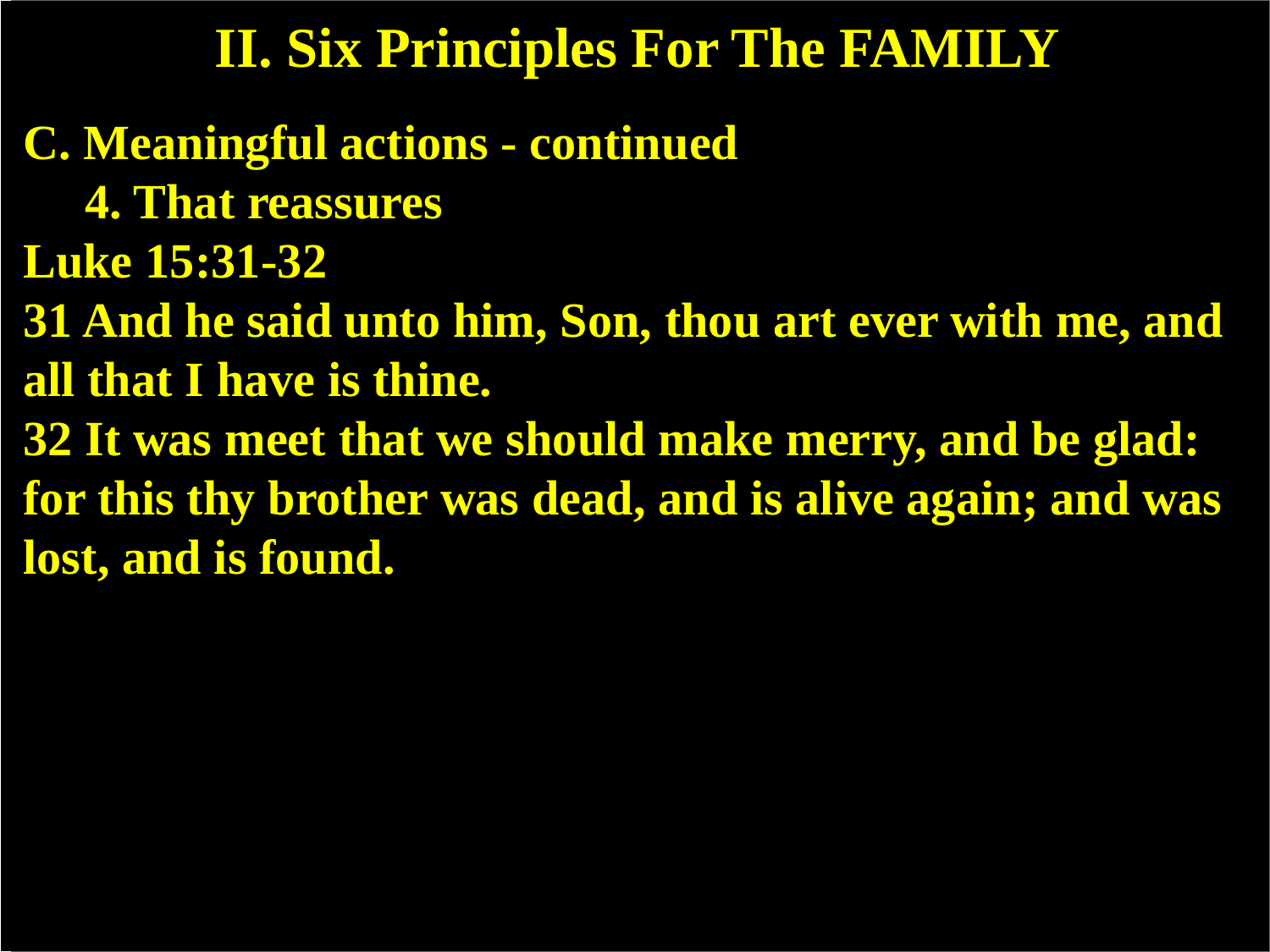#### **D. Impart truth**

- **1. God has given parents the responsibility to teach their children**
- **Deuteronomy 6:6-9**
- **6 And these words, which I command thee this day, shall be in thine heart:**
- **7 And thou shalt teach them diligently unto thy children, and shalt talk of them when thou sittest in thine house, and when thou walkest by the way, and when thou liest down, and when thou risest up.**
- **8 And thou shalt bind them for a sign upon thine hand, and they shall be as frontlets between thine eyes.**
- **9 And thou shalt write them upon the posts of thy house, and on thy gates.**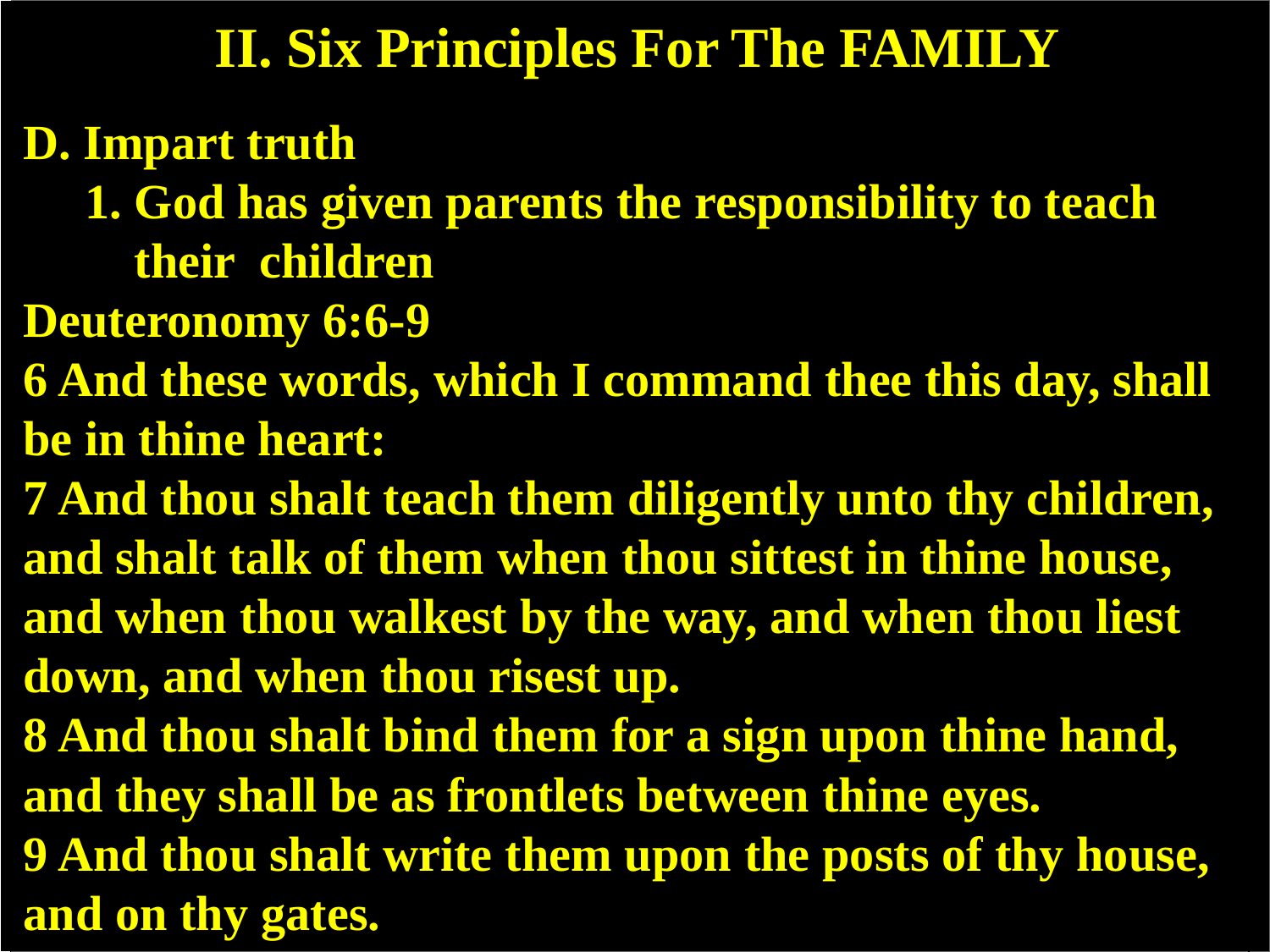**D. Impart truth - continued**

- **2. God has given the responsibility to follow Godly parents' instruction**
- **Proverbs 6:20-23**
- **20 My son, keep thy father's commandment, and forsake not the law of thy mother:**
- **21 Bind them continually upon thine heart, and tie them about thy neck.**
- **22 When thou goest, it shall lead thee; when thou**
- **sleepest, it shall keep thee; and when thou awakest, it shall talk with thee.**
- **23 For the commandment is a lamp; and the law is light; and reproofs of instruction are the way of life:**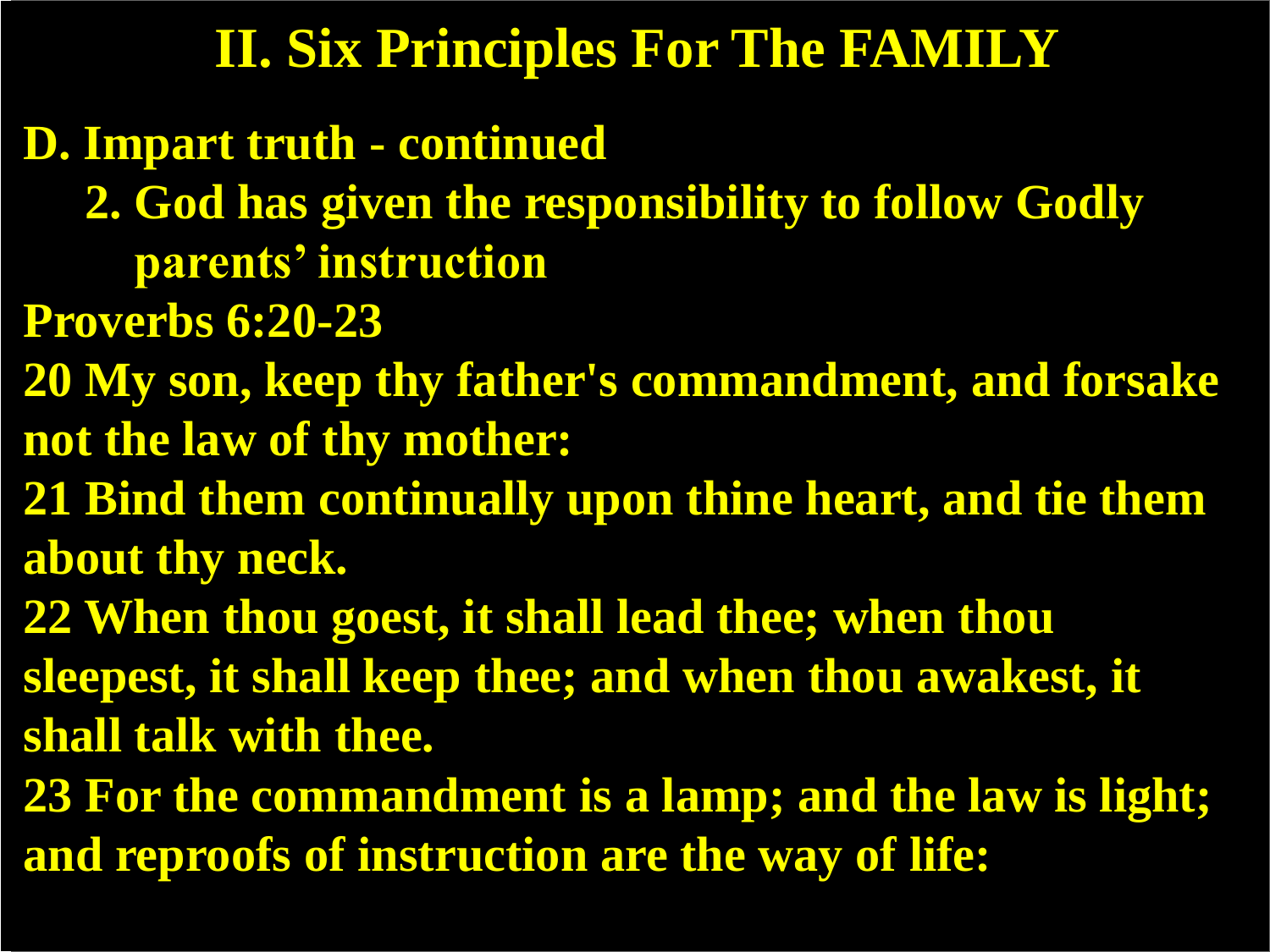**D. Impart truth - continued**

 **3. Instruction should have a life-lasting result**

**Proverbs 22:6**

**Train up a child in the way he should go: and when he is old, he will not depart from it.**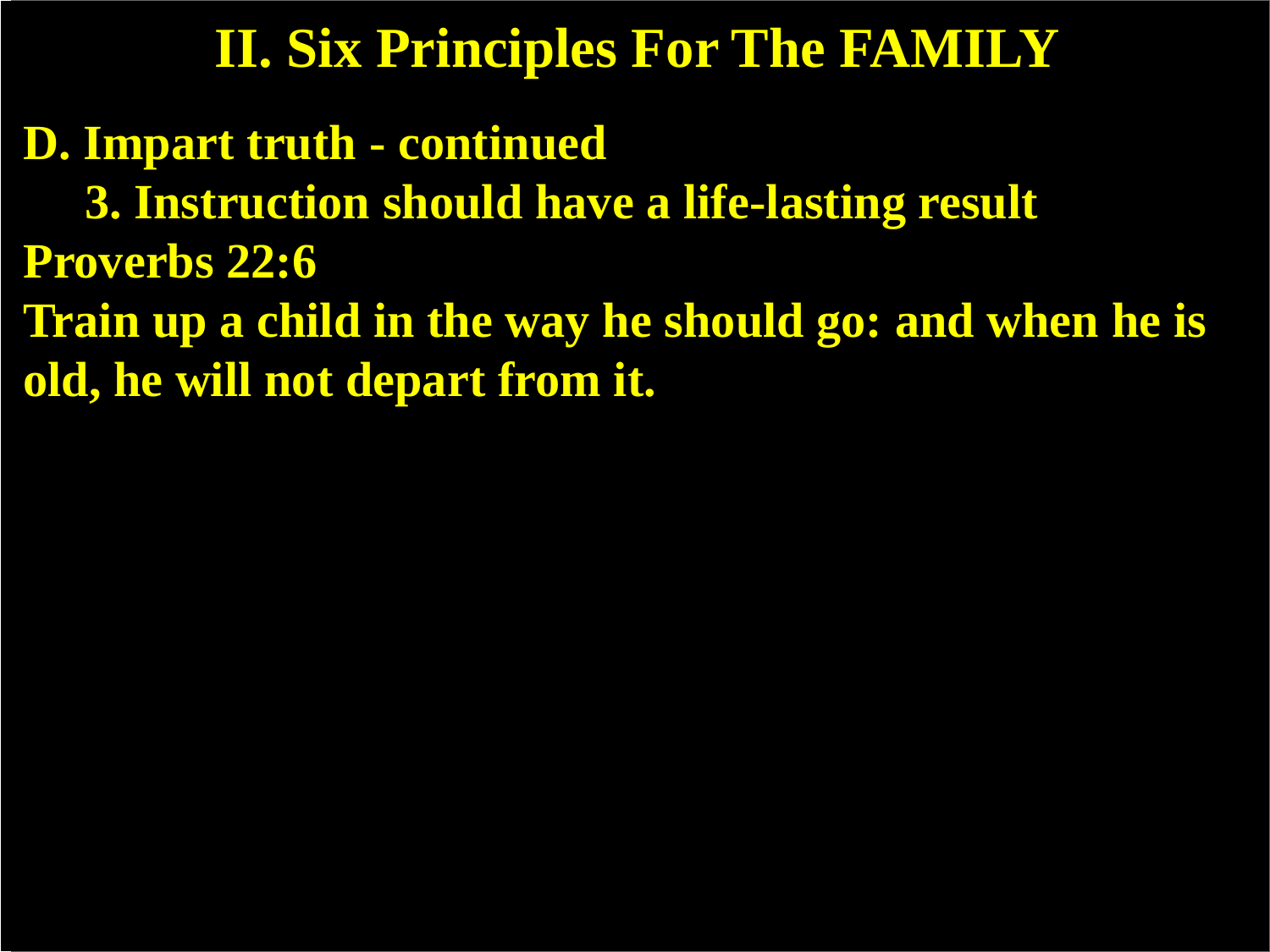- **E. Loving I Corinthians 13:4-8a 4 Charity suffereth long, and is kind; charity envieth not; charity vaunteth not itself, is not puffed up, 5 Doth not behave itself unseemly, seeketh not her own, is not easily provoked, thinketh no evil; 6 Rejoiceth not in iniquity, but rejoiceth in the truth; 7 Beareth all things, believeth all things, hopeth all things, endureth all things. 8 Charity never faileth:… 1. Loyal 2. Lasting**
	-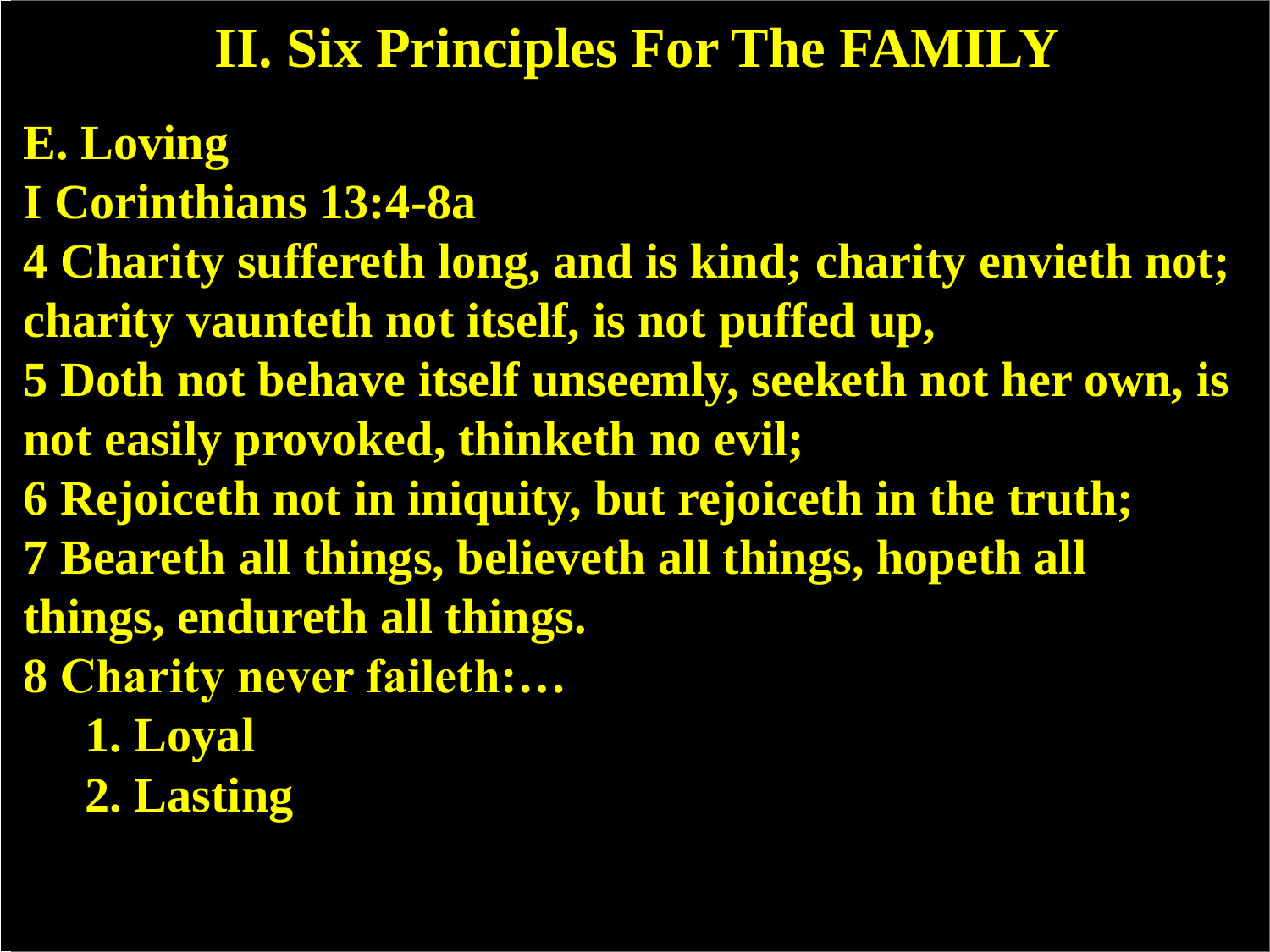- **F. Yielded to one another**
- **Colossians 3:18-21**
- **18 Wives, submit yourselves unto your own husbands, as it is fit in the Lord.**
- **19 Husbands, love your wives, and be not bitter against them.**
- **20 Children, obey your parents in all things: for this is well pleasing unto the Lord.**
- **21 Fathers, provoke not your children to anger, lest they be discouraged.**

**Put Each Other First In Your Family**